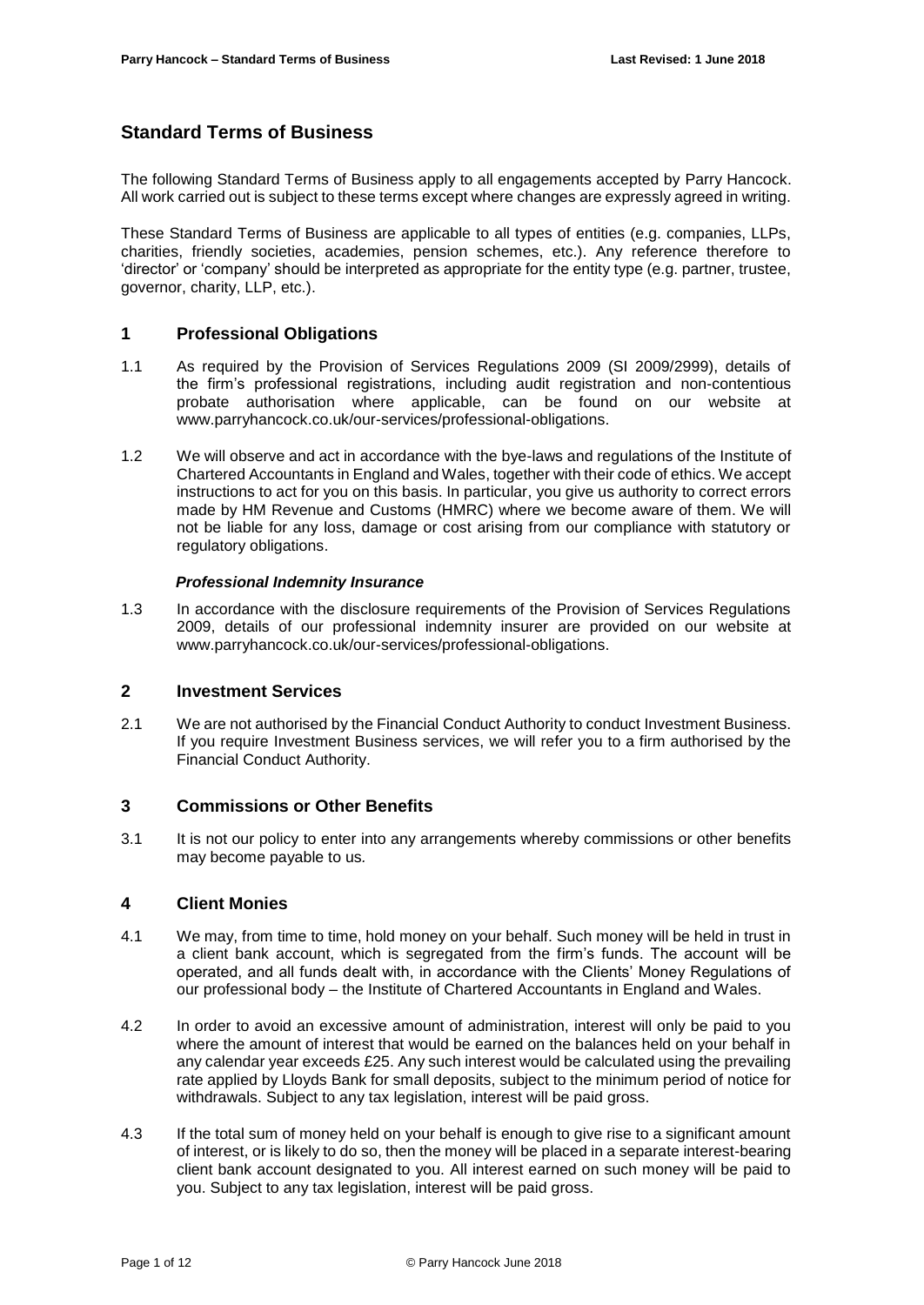4.4 We will return monies held on your behalf promptly as soon as there is no longer any reason to retain those funds. In the unlikely event of us holding any unclaimed monies, we reserve the right to pay such monies to a registered charity in line with the guidelines set out in the Clients' Money Regulations referred to above. We will not do this unless we have been unable to contact you for at least five years and we have taken reasonable steps to trace you and return the monies.

### **5 Fees**

- 5.1 Our fees are computed on the basis of time spent on your affairs by the partners and our staff, and on the levels of skill and responsibility involved. Disbursements represent travel, accommodation and other expenses incurred in dealing with your affairs.
- 5.2 If it is necessary to carry out work outside the responsibilities agreed with you for each service, we will advise you in advance. Any additional work will involve additional fees. Accordingly, we would like to point out that it is in your interests to ensure that your records, etc. are completed to the agreed stage.
- 5.3 Invoices are payable in full (including disbursements) in accordance with the terms set out on the invoice (normally seven days). If you do not accept that an invoiced fee is fair and reasonable, you must notify us within seven days of receipt, failing which, you will be deemed to have accepted that payment is due.
- 5.4 It is our normal practice to request that clients make arrangements to pay a proportion of their fee on a monthly Standing Order (see Section 29 for more details of our Monthly Payment Scheme). These Standing Orders will be applied to fees arising from work agreed in this letter of engagement for the current and ensuing years. Once we have been able to assess the amount of work and time involved, we would be grateful if you would agree to pay an amount to us on a regular basis.
- 5.5 Our terms relating to payment of amounts invoiced (fees and disbursements) and not covered by Standing Orders, where appropriate, are strictly seven days net. Interest will be charged on all overdue debts at the rate of 2% per month compound (APR 26.82%). We also reserve the right to terminate our engagement and cease acting if payment of any fees billed is unduly delayed.
- 5.6 In the event that this firm ceases to act in relation to your affairs, you agree to meet all reasonable costs of providing information to your new advisors. In particular, you agree to meet these costs where we are required, by law, to provide information to a successor firm. You also agree to pay the postage cost plus an admin fee of £25 plus VAT when you request us to return records to you by post if you do not wish to pick them up from our office.
- 5.7 For companies, as directors you guarantee to pay personally any fees (including disbursements) for services provided to the company that the company is unable to pay. This clause shall become effective in the event of a receiver or liquidator being appointed to the company or the company otherwise being wound-up.
- 5.8 Insofar as we are permitted to do so by law or by professional guidelines, we reserve the right to exercise a lien over all funds, documents and records in our possession relating to all engagements for you until all outstanding fees and disbursements are paid in full.
- 5.9 See Section 29 below for more details of the two different schemes under which you can pay by monthly instalments: a) our Monthly Payment Scheme, and b) Fixed Agreed Monthly All-Inclusive Fees.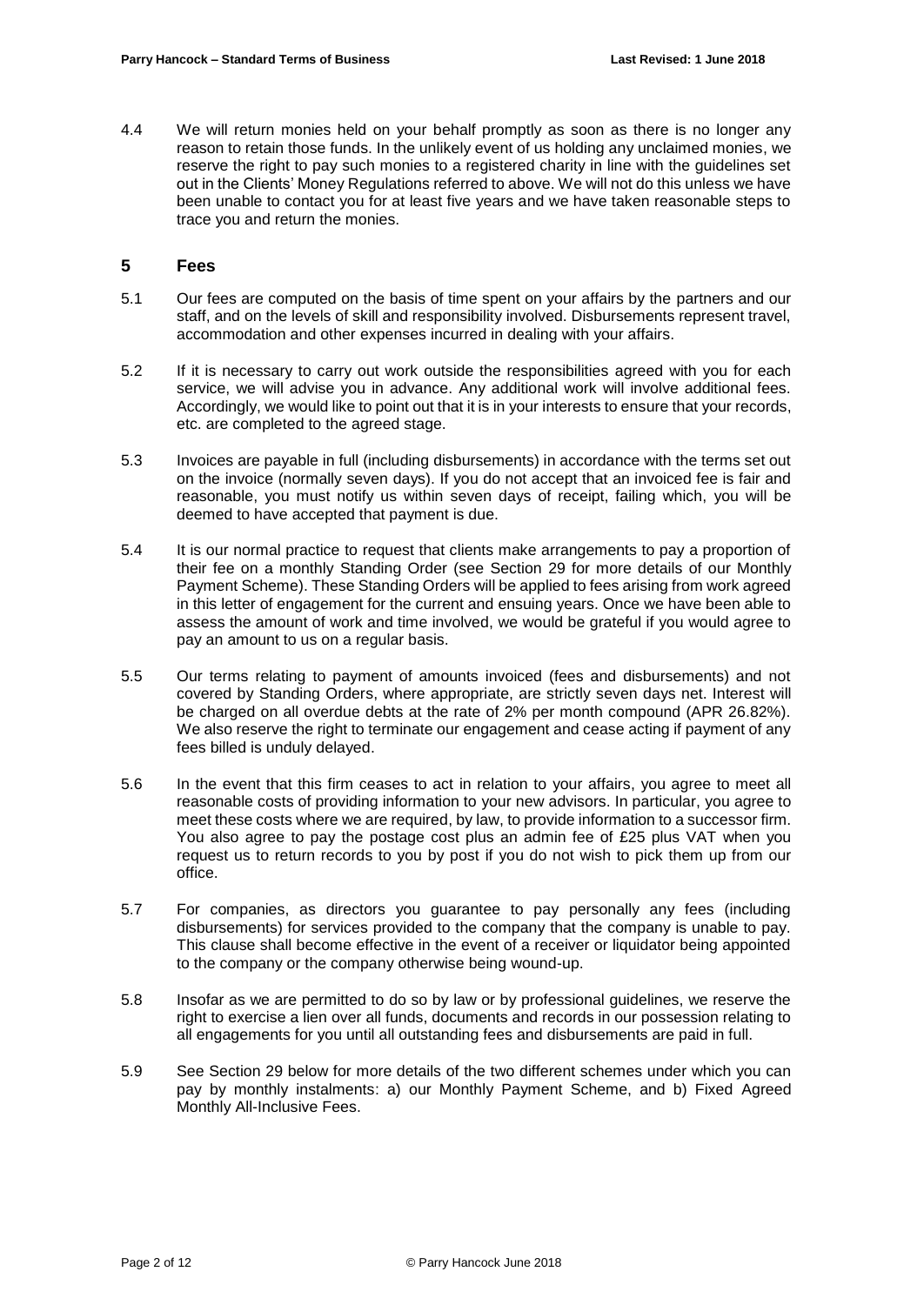### **6 Retention of Papers**

6.1 You have a legal responsibility to retain documents and records relevant to your financial affairs. During the course of our work, we may collect information from you and others relevant to your tax and financial affairs. We will return all original documents to you. Documents and records relevant to your tax affairs are required by law to be retained as follows:

#### *Individuals, Trustees and Partnerships:*

- with trading or rental income: five years and ten months after the end of the tax year;
- otherwise: 22 months after the end of the tax year.

### *Companies, Limited Liability Partnerships, and Other Corporate Entities:*

- six years from the end of the accounting period.
- 6.2 Although certain documents may legally belong to you, we may destroy correspondence and other papers that we store electronically or otherwise that are more than seven years old, except documents we think may be of continuing significance. You must notify us in writing if you wish us to keep any document for a longer period.

# **7 Conflicts of Interest and Independence**

- 7.1 We reserve the right, during our engagement with you, to deliver services to other clients whose interests might compete with yours or are or may be adverse to yours, subject to Section 8 below. We confirm that we will notify you immediately should we become aware of any conflict of interest involving us and affecting you unless we are unable to do so because of our confidentiality obligations. We have safeguards that can be implemented to protect the interests of different clients if a conflict arises. Where conflicts are identified which cannot be managed in a way that protects your interests, then we regret that we will be unable to provide further services.
- 7.2 During and after our engagement, you agree that we reserve the right to act for other clients whose interests are or may compete with or be adverse to yours, subject, of course, to our obligations of confidentiality and the safeguards set out in the paragraph on confidentiality below.

# **8 Confidentiality**

- 8.1 We confirm that where you give us confidential information, we shall at all times keep it confidential, except as required by law or as provided for in regulatory, ethical or other professional statements relevant to our engagement.
- 8.2 You agree that, if we act for other clients who are or who become your competitors, to comply with our duty of confidentiality, it will be sufficient for us to take such steps as we think appropriate to preserve the confidentiality of information given to us by you, both during and after this engagement. These may include taking the same or similar steps as we take in respect of the confidentiality of our own information.
- 8.3 In addition, if we act for other clients whose interests are or may be adverse to yours, we will manage the conflict by implementing additional safeguards to preserve confidentiality. Safeguards may include measures such as separate teams, physical separation of teams, and separate arrangements for storage of, and access to, information.
- 8.4 You agree that the effective implementation of such steps or safeguards as described above will provide adequate measures to avoid any real risk of confidentiality being impaired.
- 8.5 We may, on occasion, subcontract work on your affairs to other tax or accounting professionals. The subcontractors will be bound by our client confidentiality terms.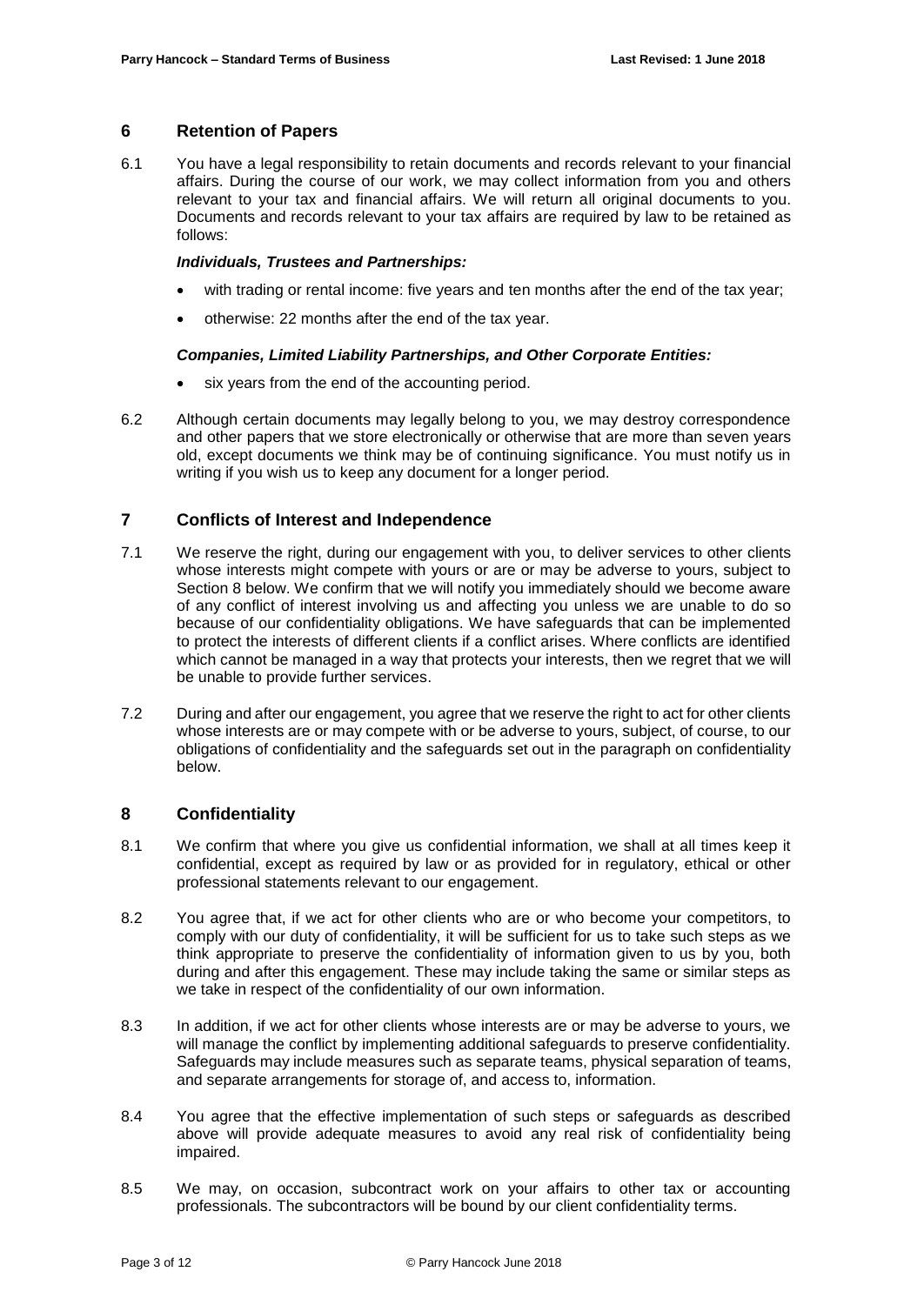- 8.6 If we use external or cloud-based systems, we will ensure confidentiality of your information is maintained.
- 8.7 We will never mention that you are a client for the purpose of promotional activity, training, or other purposes.

### **9 Quality Control**

9.1 As part of our ongoing commitment to providing a high-quality service, our files are periodically subject to an independent regulatory or quality review. Our reviewers are highly experienced, professional people and are, of course, bound by the same requirements of confidentiality as our partners and staff.

#### *Dealing with HM Revenue & Customs (HMRC)*

- 9.2 When dealing with HMRC on your behalf, we are required to be honest and to take reasonable care to ensure that your returns are correct. To enable us to do this, you are required to be honest with us and to provide us with all necessary information in a timely manner. For more information about 'Your Charter' for your dealings with HMRC, see *[www.hmrc.gov.uk/charter/index.htm](http://www.hmrc.gov.uk/charter/index.htm)*. To the best of our abilities, we will ensure that HMRC meet their side of the Charter in their dealings with you.
- 9.3 We will take account of the steps and checks suggested by HMRC in their 'Agent Toolkits'. While use of the Toolkits is voluntary, we will ensure that our quality control procedures match or enhance the suggestions in the Toolkits so that, in the unlikely event that HMRC consider any of your tax returns with which we assist to be inaccurate, we will be able to help you demonstrate to HMRC that reasonable care has been taken in the preparation of the return, thereby significantly reducing the possibility of an inaccuracy penalty being imposed. To further reduce the possibility of an inaccuracy penalty, you will remain responsible for maintaining good-quality supporting records for each return, providing us with all relevant information and explanations, and acting on any advice that we give you.

# **10 Help Us to Give You the Right Service**

- 10.1 If at any time you would like to discuss with us how our service to you could be improved, or if you are dissatisfied with the service you are receiving, please let us know by contacting David Hancock on 01489 885772.
- 10.2 We undertake to look into any complaint carefully and promptly and to do all we can to explain the position to you. If we do not answer your complaint to your satisfaction, you may, of course, take up the matter with the Institute of Chartered Accountants in England & Wales.
- 10.3 In order for us to provide you with a high-quality service on an ongoing basis, it is essential that you provide us with relevant records and information when requested, reply to correspondence in a timely manner and otherwise follow the terms of the agreement between us set out in this Standard Terms of Business and associated engagement letters. We therefore reserve the right to cancel the engagement between us with immediate effect in the event of:
	- your insolvency, bankruptcy or other arrangement being reached with creditors;
	- failure to pay our fees by the due dates;
	- either party being in breach of their obligations where this is not corrected within 30 days of being asked to do so.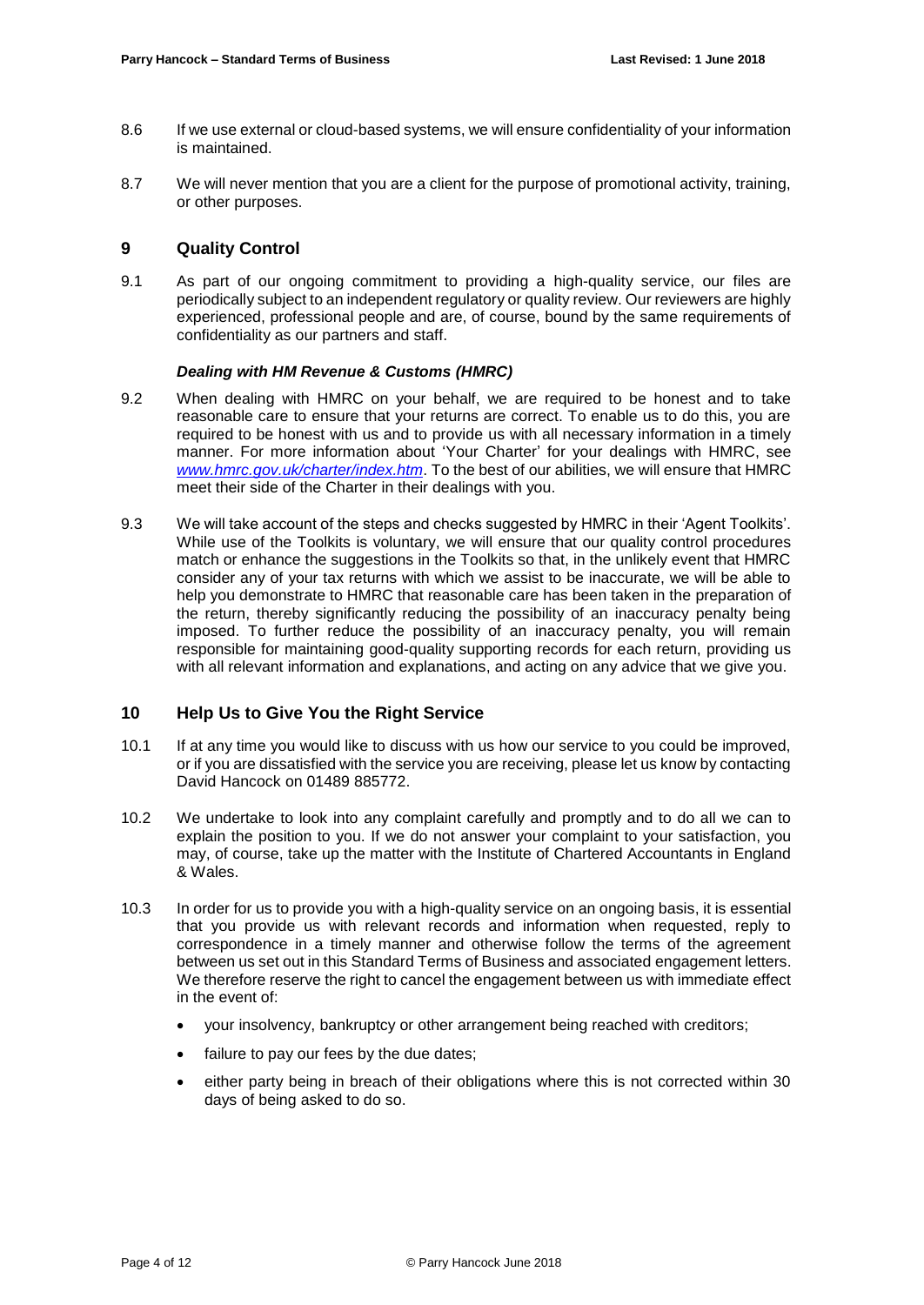# **11 Applicable Law**

- 11.1 This engagement letter is governed by, and construed in accordance with, English law. The Courts of England will have exclusive jurisdiction in relation to any claim, dispute or difference concerning this engagement letter and any matter arising from it. Each party irrevocably waives any right it may have to object to any action being brought in those courts, to claim that the action has been brought in an inappropriate forum, or to claim that those courts do not have jurisdiction.
- 11.2 If any provision in this Standard Terms of Business or any associated engagement letter, or its application, are found to be invalid, illegal or otherwise unenforceable in any respect, the validity, legality or enforceability of any other provisions shall not in any way be affected or impaired.

# **12 Changes in the Law, in Practice or in Public Policy**

- 12.1 We will not accept responsibility if you act on advice previously given by us without first confirming with us that the advice is still valid in light of any change in the law, public policy or your circumstances.
- 12.2 We will accept no liability for losses arising from changes in the law or the interpretation thereof, practice, or public policy that are first published after the date on which the advice is given to the fullest extent permitted by applicable law.

# **13 Internet Communication**

- 13.1 Unless you instruct us otherwise, we may, where appropriate, communicate with you and with third parties via email or by other electronic means. However, internet communications are capable of data corruption and therefore we do not accept any responsibility for changes made to such communications after their despatch. It may therefore be inappropriate to rely on advice contained in an email without obtaining written confirmation of it. We do not accept responsibility for any errors or problems that may arise through the use of internet communication and all risks connected with sending commercially sensitive information relating to your business are borne by you. If you do not agree to accept this risk, you should notify us in writing that email is not an acceptable means of communication. We will never change our bank details without confirming this to you by posted letter. Any emailed or telephoned communications appearing to be from us which are not confirmed by post are fake and we accept no liability for any loss caused to you through accepting such communications as genuine. Similarly, always give us by hand or by post (as well as by email) details of your bank account.
- 13.2 It is the responsibility of the recipient to carry out a virus check on any attachments received.

### **14 Data Protection**

14.1 To enable us to discharge the services agreed under our engagement, and for other related purposes including updating and enhancing client records, analysis for management purposes and statutory returns, crime prevention and legal and regulatory compliance, we may obtain, use, process and disclose personal data about you/your business/company/partnership/its officers and employees, and shareholders ('personal data').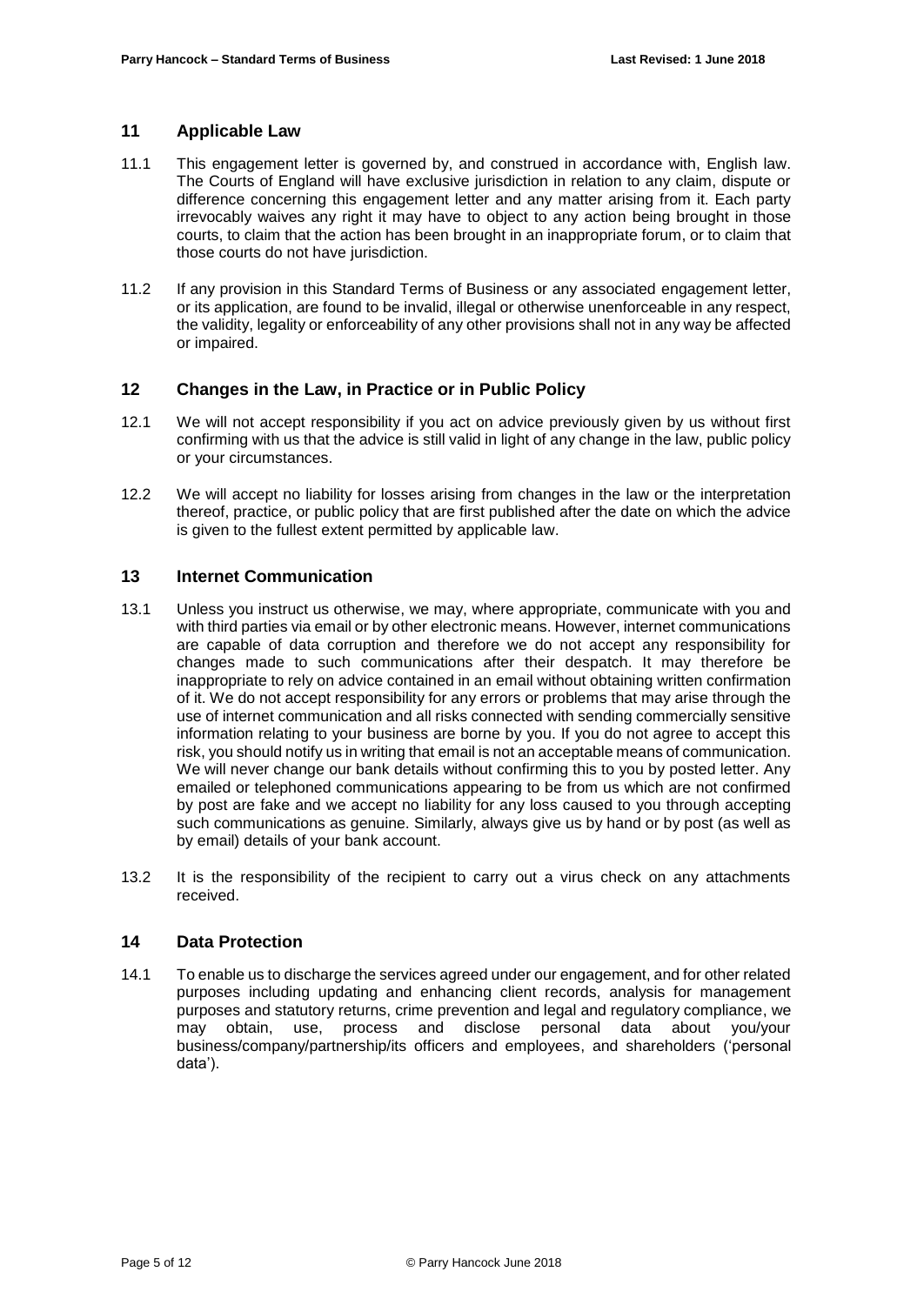#### *Data Controller and Data Processor*

- 14.2 In the course of providing services to you and processing personal data, we may disclose personal data to other firms in our network, a regulatory body or a third party. We may export personal data you supply to us outside the EU/EEA/UK if necessary (subject to your prior written consent, which will not be unreasonably withheld where we are a processor). We will ensure all such data disclosure/export is compliant with relevant data protection legislation in the EU/EEA/UK and will use our reasonable endeavours to ensure that any agreement entered into with sub-processors include similar terms to those set out in this clause 14. Where cloud-based services are to be used you may be subject to our cloud services terms and conditions, and cloud storage may be outside the EU/EEA/UK.
- 14.3 We confirm we have adequate security measures in place to protect personal data provided to us, including administrative, physical and technical safeguards.
- 14.4 We will notify you within ten working days if an individual asks for copies of their personal data, makes a complaint about the processing of personal data or serves a notice from a relevant data protection authority where this relates to you. You and we will consult and cooperate with each other when responding to any such request, complaint or notice. If an individual whose data you have supplied to us or which we are processing on your behalf asks us to remove or cease processing that data, we shall be entitled to do so where required by law.
- 14.5 We will answer your reasonable enquiries to enable you to monitor compliance with this clause.

#### *Data Controller*

- 14.6 We confirm that we are each considered an independent data controller in relation to personal data and that we will each comply with the relevant provisions of applicable data protection legislation.
- 14.7 You will also ensure that any disclosure of personal data to us complies with such legislation. If you supply us with any personal data or confidential information, you shall ensure you have a lawful basis to pass it to us and will fully indemnify and hold us harmless if you do not have such a basis and that causes us loss. If you are supplying us with personal data on the basis of a power of attorney for anyone, you must produce to us an original or certified power of attorney on demand. You must ensure you have provided the necessary information to the relevant data subjects regarding its use. You may refer to our privacy notice at the web address shown in **Key Facts** for this purpose.

#### *Data Processor*

- 14.8 Applicable data protection legislation places express obligations on you as a data controller where we as a data processor undertake the processing of personal data on your behalf. An example would be where we operate a payroll service for you. We therefore confirm that we will, at all times, use our reasonable endeavours to comply with the requirements of applicable EU/EEA/UK data protection legislation when processing data on your behalf. In particular, we confirm that we will aim to comply with any obligations equivalent to those placed on you as a data controller. You will also comply with applicable data protection legislation, including but not restricted to, ensuring that you have all appropriate consents and notices or another lawful basis in place to enable the lawful transfer of personal data to us. You will fully indemnify and hold us harmless if you do not have a lawful basis and that causes us loss.
- 14.9 **Schedule 1** forms part of this engagement letter and sets out the subject matter and duration of the processing, the nature and purpose of the processing, the type of personal data and the categories of data subjects.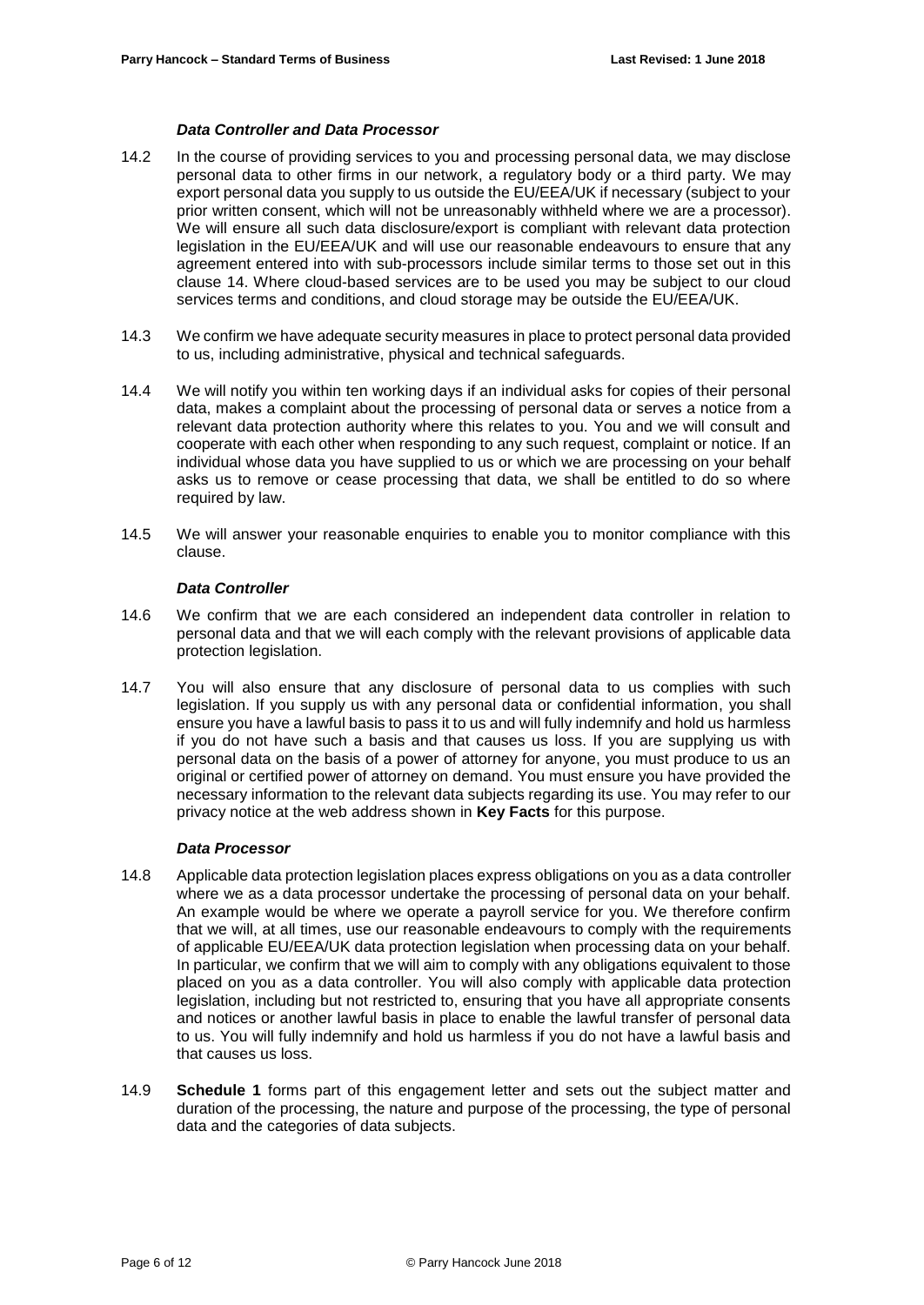- 14.10 As the data processor we shall:
	- process personal data only on written instruction from you;
	- restrict data access to authorised personnel only, and who are bound by confidentiality;
	- disclose the personal data to courts, government agencies and other third parties as and to the extent required by law;
	- maintain a written record of all categories of personal data processing carried out on your behalf, including details of transfers of personal data outside of the EU/EEA/UK and a general description of the technical and organisational security measures in place in relation to personal data; and
	- delete or return all personal data to you at the completion of our engagement requiring personal data processing, subject to legal requirements to retain data.

# **15 Limitation of Third-Party Rights**

- 15.1 Persons who are not party to this agreement shall have no rights under the Contracts (Rights of Third Parties) Act 1999 to enforce any term of this agreement. This clause does not affect any right or remedy of any person which exists or is available otherwise than pursuant to that Act.
- 15.2 The advice we give you is for your sole use and is confidential to you and will not constitute advice for any third party to whom you may communicate it, unless we have expressly agreed in writing that a specified third party may rely on our work. We will accept no responsibility to third parties, including any group company to whom the engagement letter is not addressed, your spouse nor any family member of yours or your employer, for any aspect of our professional services or work that is made available to them.

#### **16 Client Identification**

- 16.1 In common with other professional services firms, we are required by the Proceeds of Crime Act 2002 and the Money Laundering Regulations 2017 to:
	- maintain identification procedures for clients, beneficial owners of clients, and persons purporting to act on behalf of clients;
	- maintain records of identification evidence and the work undertaken for the client; and
	- report, in accordance with the relevant legislation and regulations.

We have a statutory obligation under the above legislation to report to the National Crime Agency (NCA) any reasonable knowledge or suspicion of money laundering. Any such report must be made in the strictest confidence. In fulfilment of our legal obligations, neither the firm's partners nor staff may enter into any correspondence or discussions with you regarding such matters.

16.2 If we are not able to obtain satisfactory evidence of your identity and, where applicable, that of the beneficial owners, we will not be able to proceed with the engagement. It is our policy to meet all new clients in person before acting.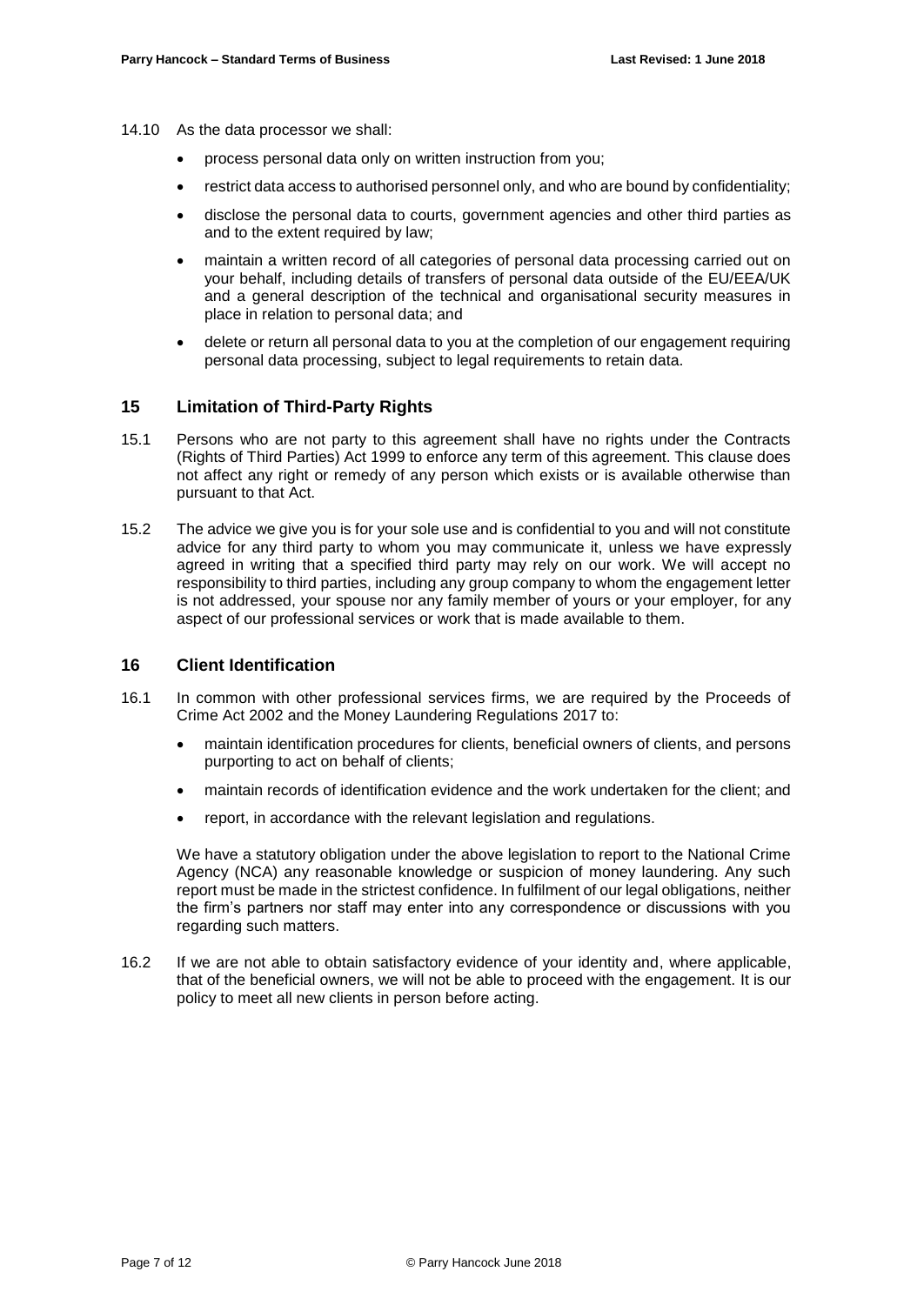# **17 Foreign Account Tax Compliance Act (FATCA) and Common Reporting Standards**

- 17.1 Unless agreed specifically in a separate engagement letter, we are not responsible for your compliance with the International Tax Compliance (United States of America) Regulations 2013, produced as a result of FATCA. In particular, we are not responsible for the categorisation of any UK entity into either a Financial Institution (FI) or an active or passive Non-Financial Foreign Entity (NFFE) nor, if a Financial Institution, for its registration with the US Internal Revenue Service (IRS) and subsequent submission of the required annual returns to HM Revenue & Customs (HMRC).
- 17.2 However, if requested to do so, we can provide advice on the completion of the forms supplied by Financial Institutions under these Regulations, or under Common Reporting Standards, and used by them to determine the status of an entity. We can also provide advice on setting up the appropriate systems to identify and report on your clients or beneficiaries who are foreign citizens affected by FATCA or Common Reporting Standards.

### **18 General Limitation of Liability**

- 18.1 We will provide our services with reasonable care and skill. Our liability to you is limited to losses, damages, costs and expenses caused by our negligence or wilful default. However, to the fullest extent permitted by law, we will not be responsible for any losses, penalties, surcharges, interest or additional tax liabilities where you or others supply incorrect or incomplete information or fail to supply any appropriate information or where you fail to act on our advice or respond promptly to communications from us or the tax authorities. Further, we will not be liable to you for any delay or failure to perform our obligations if the delay or failure is caused by circumstances outside our reasonable control. Subject to clause 18.5 below, our liability to you shall be limited as set out in our engagement or other client letter.
- 18.2 You will not hold us, our partners and staff, responsible, to the fullest extent permitted by law, for any loss suffered by you arising from any misrepresentation (intentional or unintentional) supplied to us orally or in writing. This applies equally to fraudulent acts, misrepresentation or wilful default on the part of any party to the transaction and their directors, officers, employees, agents or advisers. However, this exclusion shall not apply where such misrepresentation, withholding or concealment is or should (in carrying out the procedures which we have agreed to perform with reasonable care and skill) have been evident to us without further enquiry.
- 18.3 You agree that you will not bring any claim in connection with services we provide to you against any of our partners or employees personally.
- 18.4 Our work is not, unless there is a legal or regulatory requirement, to be made available to third parties without our written permission and we will accept no responsibility to third parties for any aspect of our professional services or work that is made available to them. You agree to indemnify us and our agents in respect of any claim (including any claim for negligence) arising out of any unauthorised disclosure by you or by any person for whom you are responsible of our advice and opinions, whether in writing or otherwise. This indemnity will extend to the cost of defending any such claim, including payment at our usual rates for the time that we spend in defending it and our legal fees on an indemnity basis.
- 18.5 Nothing in this agreement shall exclude or limit our liability for death or personal injury caused by negligence nor for fraudulent misrepresentation or other fraud which may not as a matter of applicable law be excluded or limited.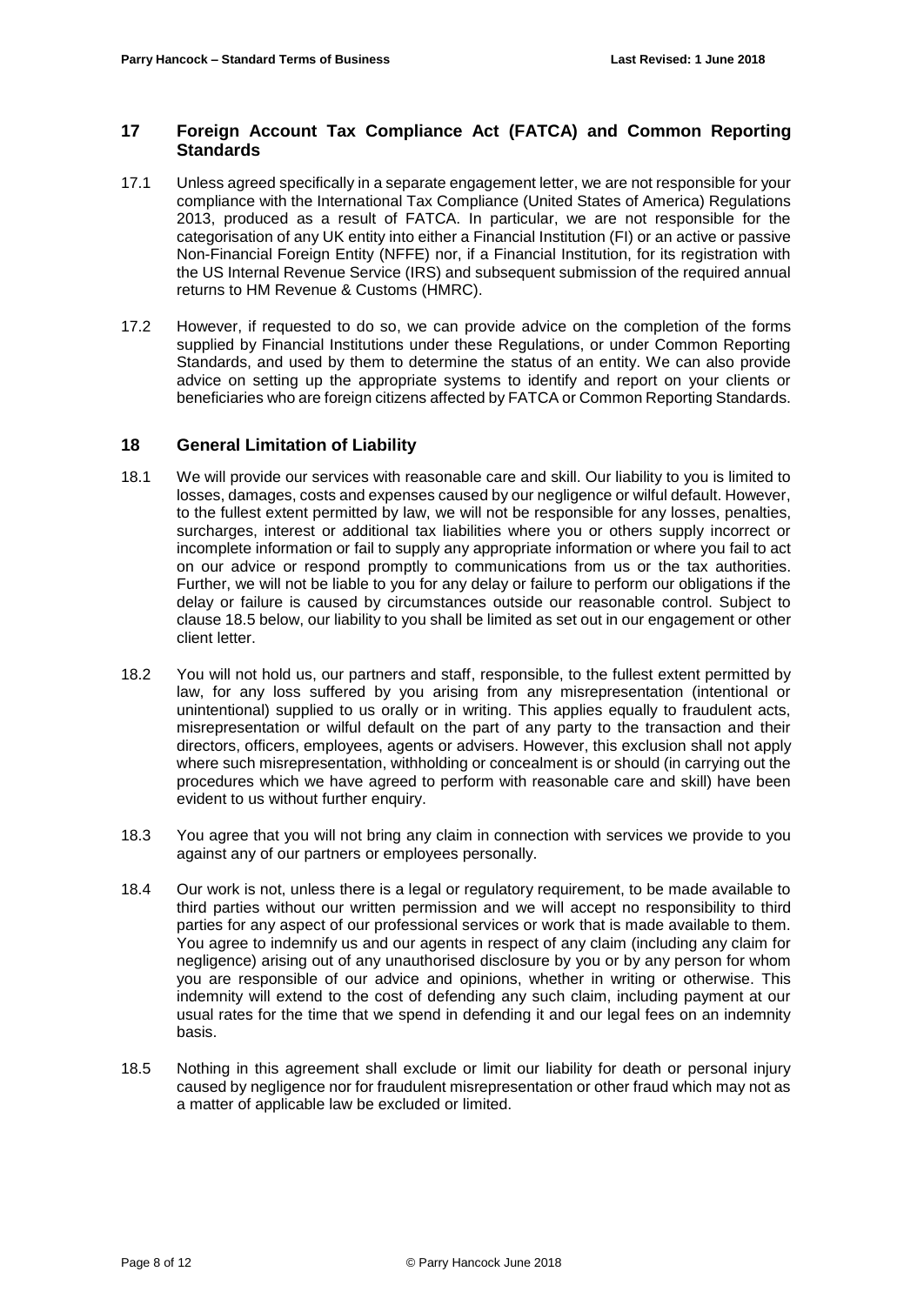# **19 Intellectual Property Rights and Use of Our Name**

- 19.1 We will retain all intellectual property rights in any document prepared by us during the course of carrying out the engagement, except where the law specifically states otherwise. You may only use such rights to the extent we agreed when engaged to provide services to you and may not resell or sublicense such rights without our further prior consent.
- 19.2 You are not permitted to use our name in any statement or document that you may issue unless our prior written consent has been obtained. The only exception to this restriction would be statements or documents that, in accordance with applicable law, are to be made public.

### **20 Draft/Interim Work or Oral Advice**

20.1 In the course of our providing services to you, we may provide advice or reports or other work products in draft or interim form, or orally. However, final written work products will always prevail over any draft, interim or oral statements. Where you request it, we will provide you with written confirmation of matters stated orally.

### **21 Interpretation**

21.1 If any provision of our engagement letter or terms of business is held to be void for whatever reason, then that provision will be deemed not to form part of this contract and no other provisions will be affected or impaired in any way. In the event of any conflict between these terms of business and the engagement letter or appendices, the relevant provision in the engagement letter or schedules will take precedence.

# **22 Internal Disputes Within a Client**

22.1 If we become aware of a dispute between the parties who own the business, or who are in some way involved in its ownership and management, it should be noted that our client is the business (unless we have agreed otherwise) and we would not provide information or services to one party without the express knowledge and permission of all parties. Unless otherwise agreed by all parties, we will continue to supply information to the registered office/normal place of business for the attention of the directors/proprietors. If conflicting advice, information or instructions are received from different directors/principals in the business, we will refer the matter back to the board of directors/the partnership and take no further action until the board/partnership has agreed the action to be taken. In certain cases, we reserve the right to cease acting for the business/client entirely.

# **23 Disengagement**

23.1 If we resign or are asked to resign, we will normally issue a disengagement letter to ensure that our respective responsibilities are clear.

### **24 Probate Services**

24.1 As we are authorised for the reserved legal activity of non-contentious probate, in the unlikely event that we cannot meet our liabilities to you, you may be able to seek a grant from ICAEW's Probate Compensation Scheme. Generally, applications for a grant must be made to ICAEW within 12 months of the time you become aware, or reasonably ought to have been aware of the loss. Further information about the scheme and the circumstances in which grants may be made is available on ICAEW's website: [www.icaew.com/probate.](http://www.icaew.com/probate)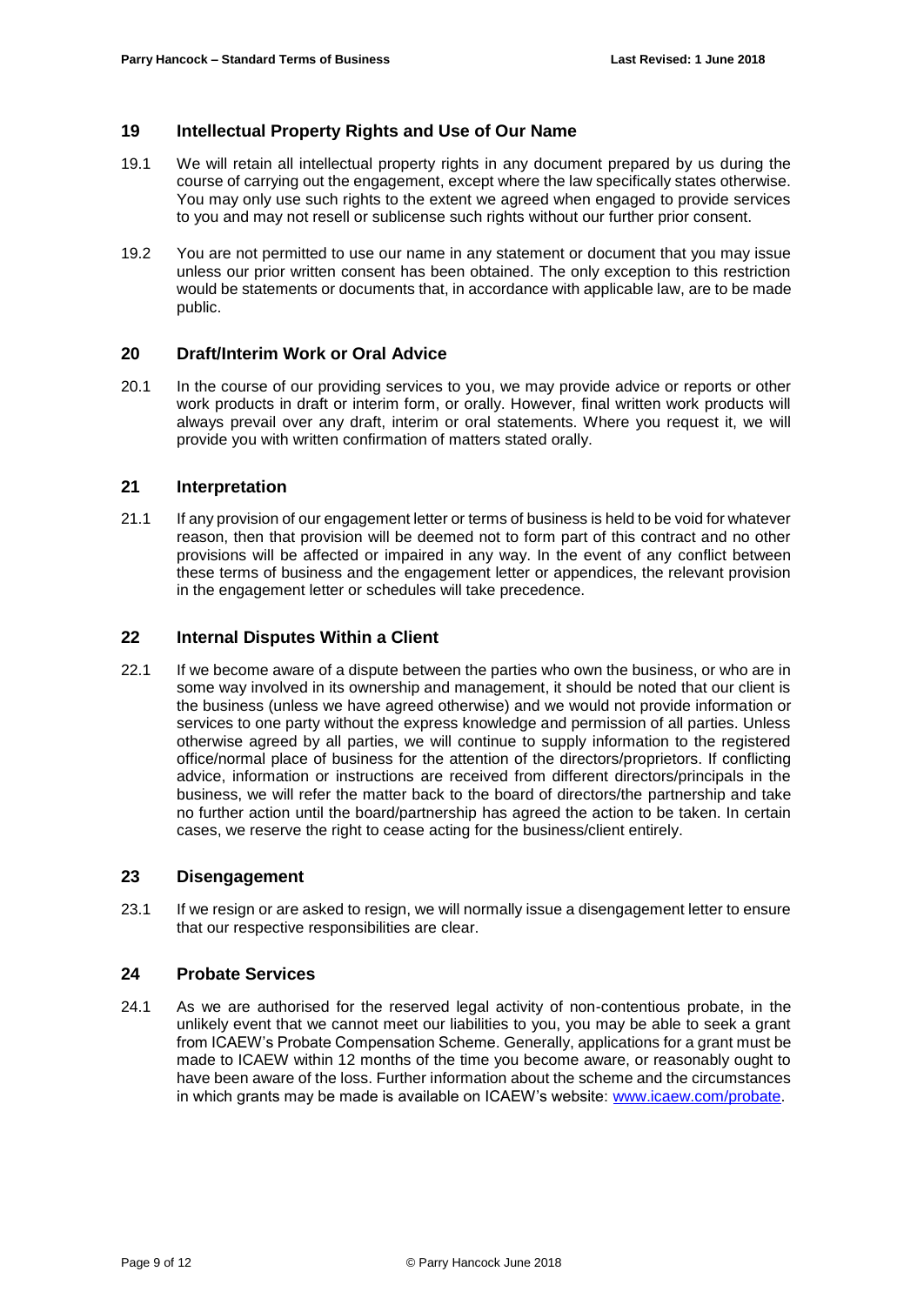- 24.2 If you would like to talk to us about how we can improve our service to you, or if you are unhappy with the service you are receiving, please let us know by contacting David Hancock. We will consider carefully any complaint that you may make about our probate services as soon as we receive it and will do all we can to resolve the issue. We will acknowledge your complaint within five business days of its receipt and endeavour to deal with it within eight weeks. Any complaint should be submitted to us by letter.
- 24.3 If we do not deal with it within this timescale, or you are unhappy with our response, you may, of course, take the matter up with our professional body – the Institute of Chartered Accountants in England and Wales, and the Legal Ombudsman. Complaints to the Legal Ombudsman should be made within six years of the act or omission, or within three years of you becoming aware of the issue and, in either case, within six months of our written response to your complaint to us. The contact details for the Legal Ombudsman are:

Letter: Legal Ombudsman, PO Box 6806, Wolverhampton WV1 9WJ Email: enquiries@legalombudsman.org.uk Telephone: 0300 555 0333

### **25 References, Including Mortgage References**

- 25.1 Our policy towards Mortgage References is to deal with these within three working days of the formal request arriving at our office from the lender.
- 25.2 You agree to inform us in writing when you start negotiating a house transaction which might require a Mortgage Reference from us as your Accountants. Mortgage References can only be approved and signed by Mr David Hancock or Mrs Lucy Parry. Therefore, these cannot be dealt with while the partners are out of the office. If we are notified of the need for a Mortgage Reference at the last minute, during the closing stages of a house transaction, and it happens that the partners are out of the office, then your transaction may be delayed if the Accountant's Reference is critical to the lender. You therefore agree to let us know, as soon as you are aware, that a Mortgage Reference might be required, so that suitable arrangements can be made if the Completion Date is likely to clash with the partners' holiday dates. This principle also applies to other types of reference which only the partners can sign.
- 25.3 Our policy is to make a standard charge of £75 plus VAT for providing straightforward Mortgage References. However, we are finding that lenders' requirements are rarely straightforward and, therefore, we are likely to charge a fee in the range £75 - £175 plus VAT as a contribution towards our costs for anything other than a simple case. These higher charges would apply, for example, for a director/shareholder of a limited company (even if the company is small) where the taxable earnings of the director are derived from a combination of salary, dividends and benefits, which very often cannot simply be entered on the lender's standard form requesting a reference. For higher earners with even more complex taxation affairs involving multiple sources of income, we reserve the right to charge a fee greater than £175 plus VAT so that we can recover our costs at commercial charge-out rates. You agree that the act of charging a fee for this service in no way places us under any liability to you regarding your ability to repay the loan, which is a matter solely between you and the lender. In all cases, we will simply provide historical earnings data from our files on a factual basis. We will not provide projections of earnings without separate instructions, including a separate engagement letter. This requirement will mean that we will need a great deal of additional information from you and the additional work will increase our fee still further.
- 25.4 We do not provide references in respect of gun licences.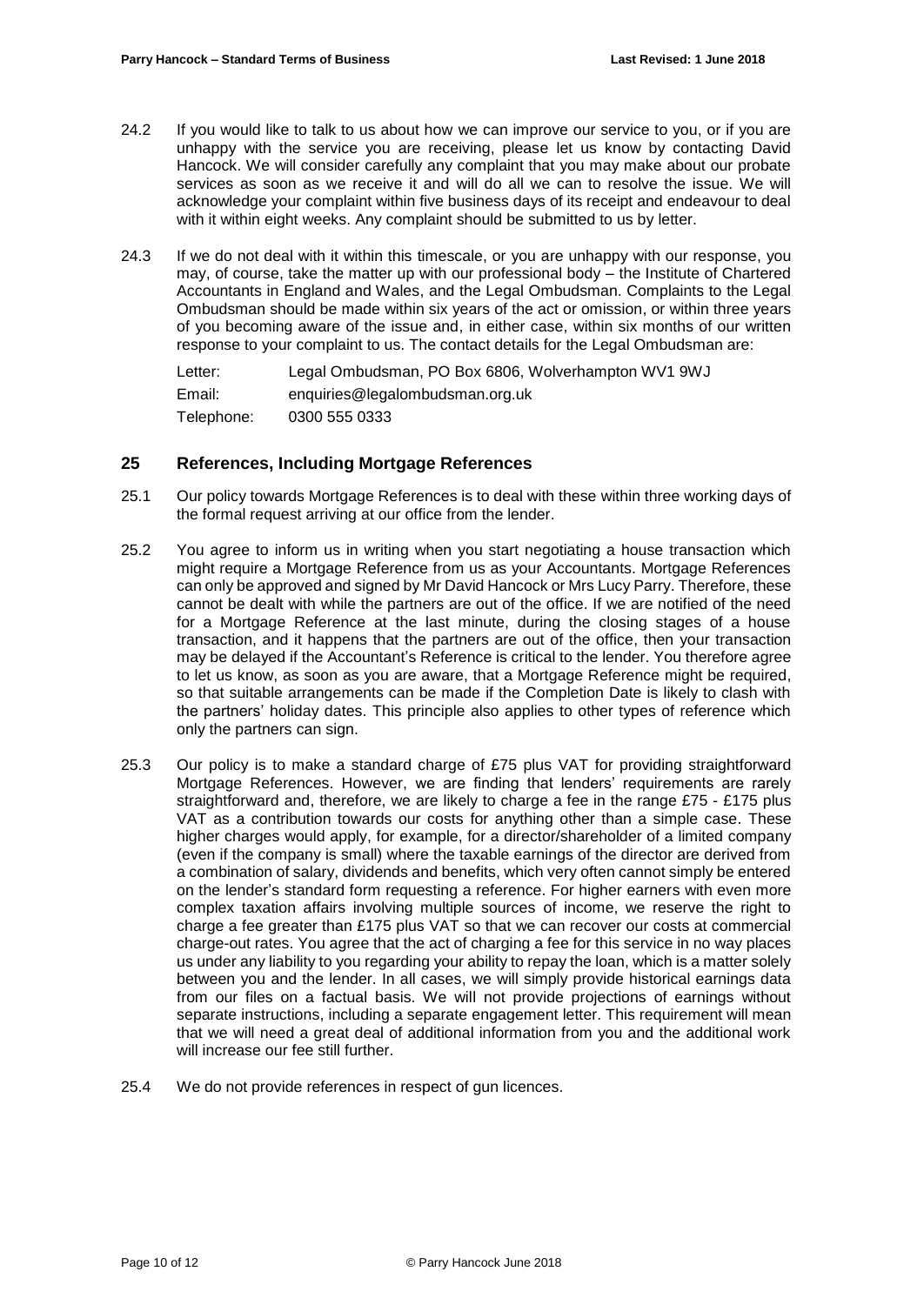# **26 Postage on Correspondence Sent to Our Office**

26.1 Royal Mail postal rates are based on a combination of size, thickness and weight of the letter/parcel. We find that clients occasionally send us correspondence where the postage is underpaid. We then receive a note from Royal Mail that a parcel is available for collection and the additional postage, plus a 'handling fee', has to be paid by us. Because correspondence from clients is often time-critical, our policy is to pay the excess postage and obtain the letter/parcel from the local Royal Mail office. You agree that if we ever have to do this for any underpaid post sent to us by you, then we can charge you with the additional postage cost plus an admin fee of £25 plus VAT to cover our costs for the time and expenses incurred.

### **27 Additional Fees**

- 27.1 Our engagement letter specifies the date by which relevant information should be supplied to us. If you do not supply the information by the agreed date, we will endeavour to help you meet relevant deadlines but cannot be held responsible for the consequences of any failure to meet deadlines. In order to help you meet deadlines, we may need to work unsociable hours, as well as rush our work and deal with matters arising whilst under time pressure. To compensate us for having to work in this manner, we will charge a higher level of fee than that quoted. If you do not supply the information by the agreed date, you agree that our fee will be 10% higher than quoted. If you supply the information so late that there are less than 60 calendar days until the relevant deadline when you submit the information to our office, then you agree that our fee will be 20% higher than quoted. If you supply the information so late that there are less than 30 calendar days until the relevant deadline, you agree that our fee will be 50% higher than quoted.
- 27.2 You agree that our fees will be 20% higher than quoted in the following circumstances (all of which involve us in additional, unplanned work):
	- i) Failure to answer all the questions, or provide the requested information, on any checklists which we may ask you to complete (including our Tax Return Checklist);
	- ii) Failure to sign and date our Tax Return Checklist (in which case we will send the Checklist back to you so that you can sign, date and return it);
	- iii) You are a company director and you allow your director's current account to become overdrawn (i.e. withdrawing more funds from the company than it can afford).
- 27.3 You agree that we will invoice you for an administration charge of £50 plus VAT if your fee account becomes 90 days old for whatever reason. In the event that your account is in arrears, we will provide you with monthly statements showing the makeup of your fee account, including any interest charges that become payable under these Standard Terms. We will also work with you to agree a payment plan if you are having difficulties making payment in full. You agree that we will make further administration charges of £50 plus VAT every 90 days until such time as your overdue fee account is paid in full.

# **28 Payment of Fees by Standing Order**

28.1 **Monthly Payment Scheme:** Any client can join our Monthly Payment Scheme and details of this can be viewed on our website. You will be provided with written details, together with a recommended amount to pay by monthly Standing Order. If you decide to join our Monthly Payment Scheme, you agree that the monthly payments by Standing Order represent payments-on-account, which build up for offset against your annual fee. You acknowledge that such cumulative monthly payments will not equate to the amount of work done at any particular date. For the avoidance of doubt, what this means in practical terms is that, in the event of the termination of our engagement, either we will owe you an amount for payments in excess of work done, or you will owe Parry Hancock an amount for work done in excess of payments made.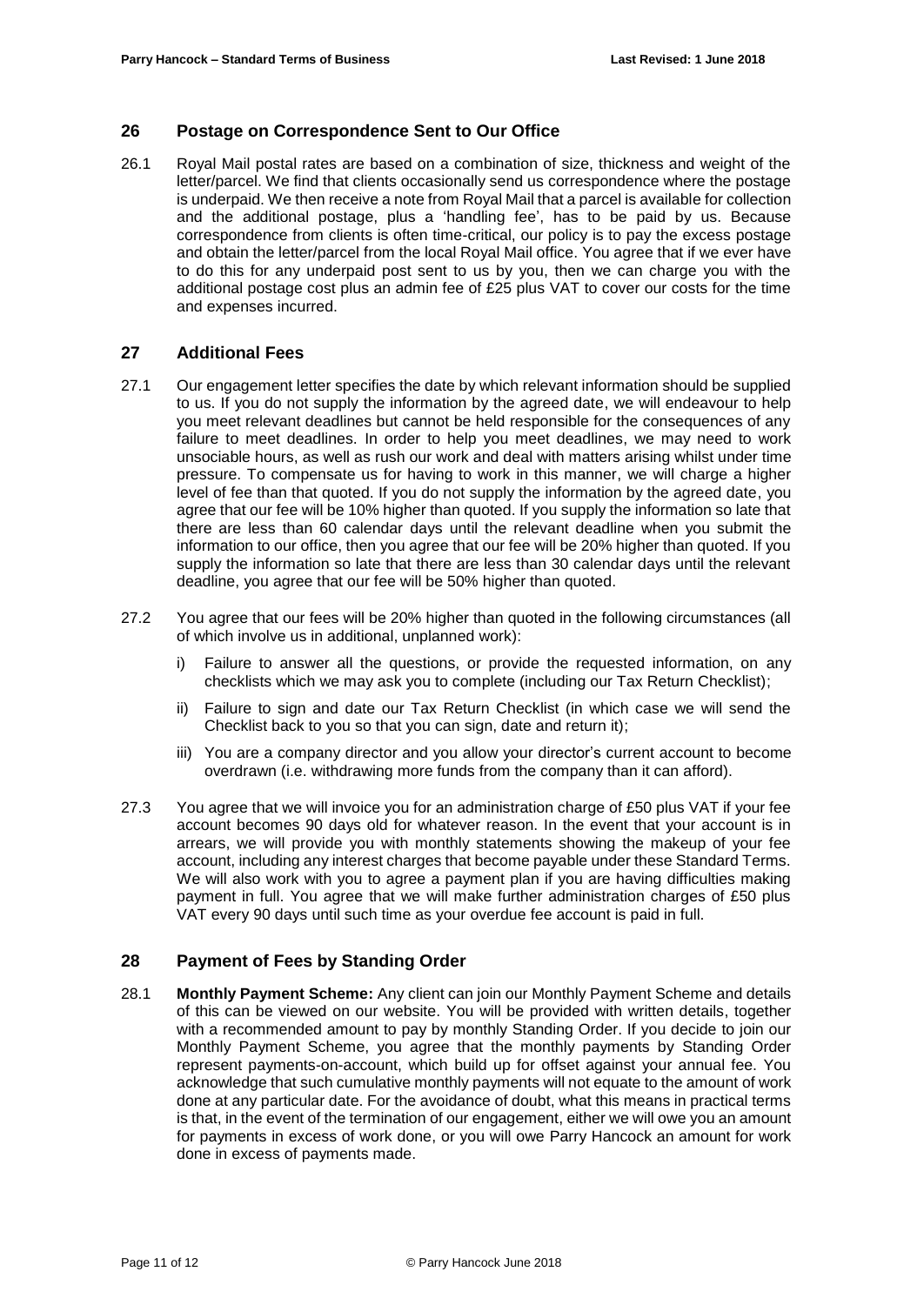28.2 **Fixed Agreed Monthly All-Inclusive Fee:** We offer certain clients the option of a Fixed All-Inclusive Monthly Fee, payable by Standing Order. In contrast to the Monthly Payment Scheme, this monthly payment represents the total fee obligation for all agreed services, irrespective of the stage of the annual or quarterly cycle of work. The Fixed All-Inclusive Monthly Fee payments are non-returnable. This arrangement is subject to one month's notice by either party. You agree that our engagement would cease immediately in the event of the cessation of the monthly Standing Order payment. This could be an important consideration if, for example, we were close to finalising a significant piece of work, such as the preparation of your annual accounts, as these monthly payments are nonreturnable.

### **29 Website Registration**

29.1 By registering on our website, you will have access to our 'Client Only' area which provides you with significant tax and business planning information. You will also receive a fortnightly email newsletter which sends you reminders of important deadlines. By agreeing to our Standard Terms, you authorise us to register you on our website on your behalf. If you would prefer not to receive the fortnightly email newsletter, you can unsubscribe from this by clicking on the 'Unsubscribe' link at the bottom of the email.